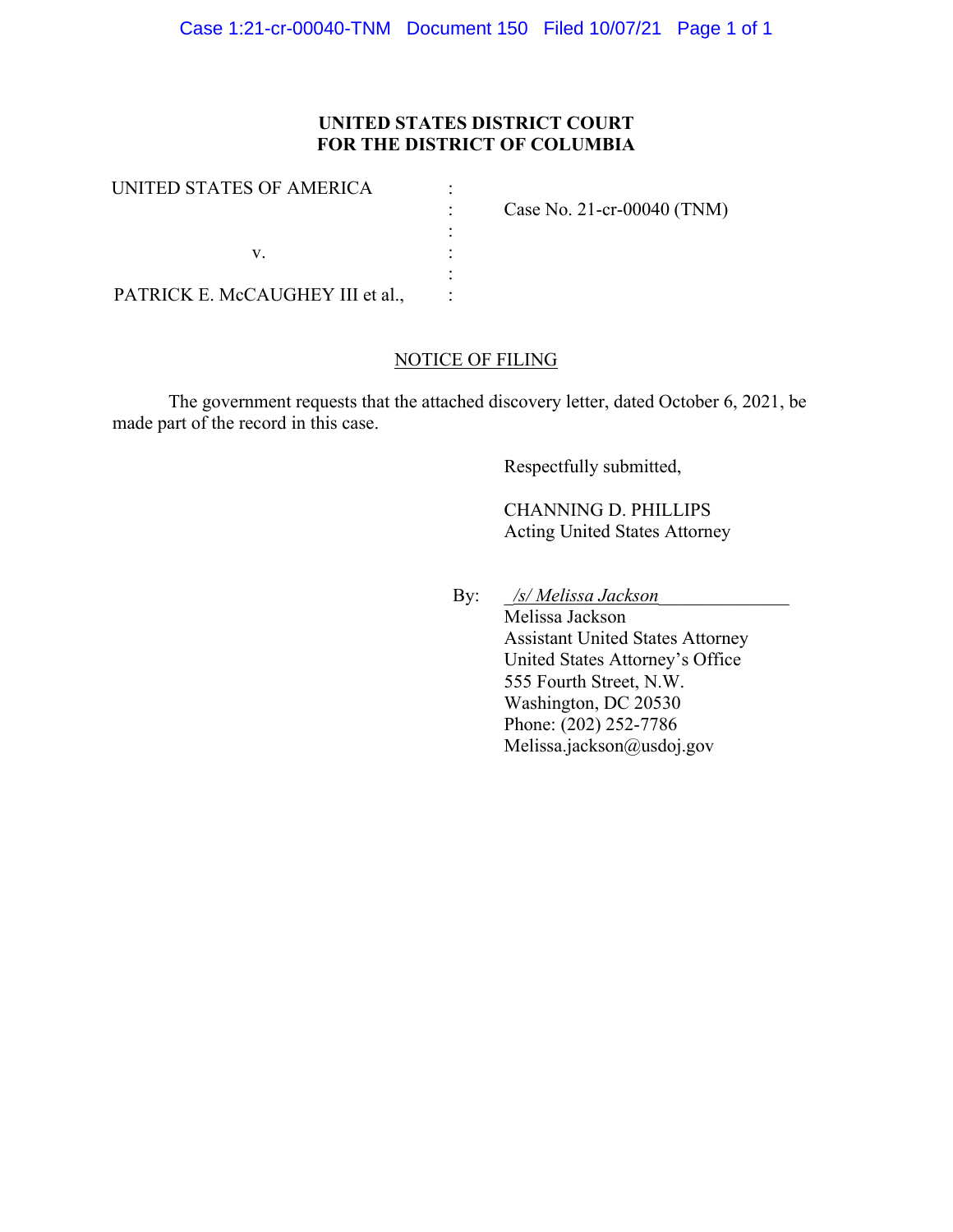#### Case 1:21-cr-00040-TNM Document 150-1 Filed 10/07/21 Page 1 of 2



U.S. Department of Justice

Channing D. Phillips Acting United States Attorney

*District of Columbia*

*Judiciary Center 555 Fourth St., N.W. Washington, D.C. 20530*

October 6, 2021

VIA Email and USAfX

Lindy Urso, Esq. lindy@lindyursolaw.com Counsel for Defendant McCaughey

Lauren Cobb, Esq. Lauren\_Cobb@fd.org Counsel for Defendant Stevens

Elizabeth Mullin Elizabeth Mullin@fd.org Counsel for Defendant Judd

Joseph McBride jmcbride@mcbridelawnyc.com Counsel for Defendant Quaglin

John Kiyonaga john@johnckiyonaga.com Counsel for Defendant SILLS

### Elizabeth Toplin Elizabeth\_Toplin@fd.org

Kathleen Gaughan Kathleen Gaughan@fd.org Counsel for Defendant Morss

Stanley Woodward stanley@brandwoodwardlaw.com Kristin McGough kristin@kmcgoughlaw.com Counsel for Defendant Klein

Sabrina Shroff Sabrina Shroff@fd.org Counsel for Defendant Mehaffie

Marina-Thais Douenat Marina Douenat@fd.org Counsel for Defendant Cappuccio

Re: *United States v. Patrick McCaughey, Tristan Stevens, Christopher Quaglin, David Judd, Robert Morss, Geoffrey Sills, David Mehaffie, Steven Cappuccio, and Federico Klein, 21-CR-40 (TNM) - Copies of Productions 2- 10*

Dear Counsel: